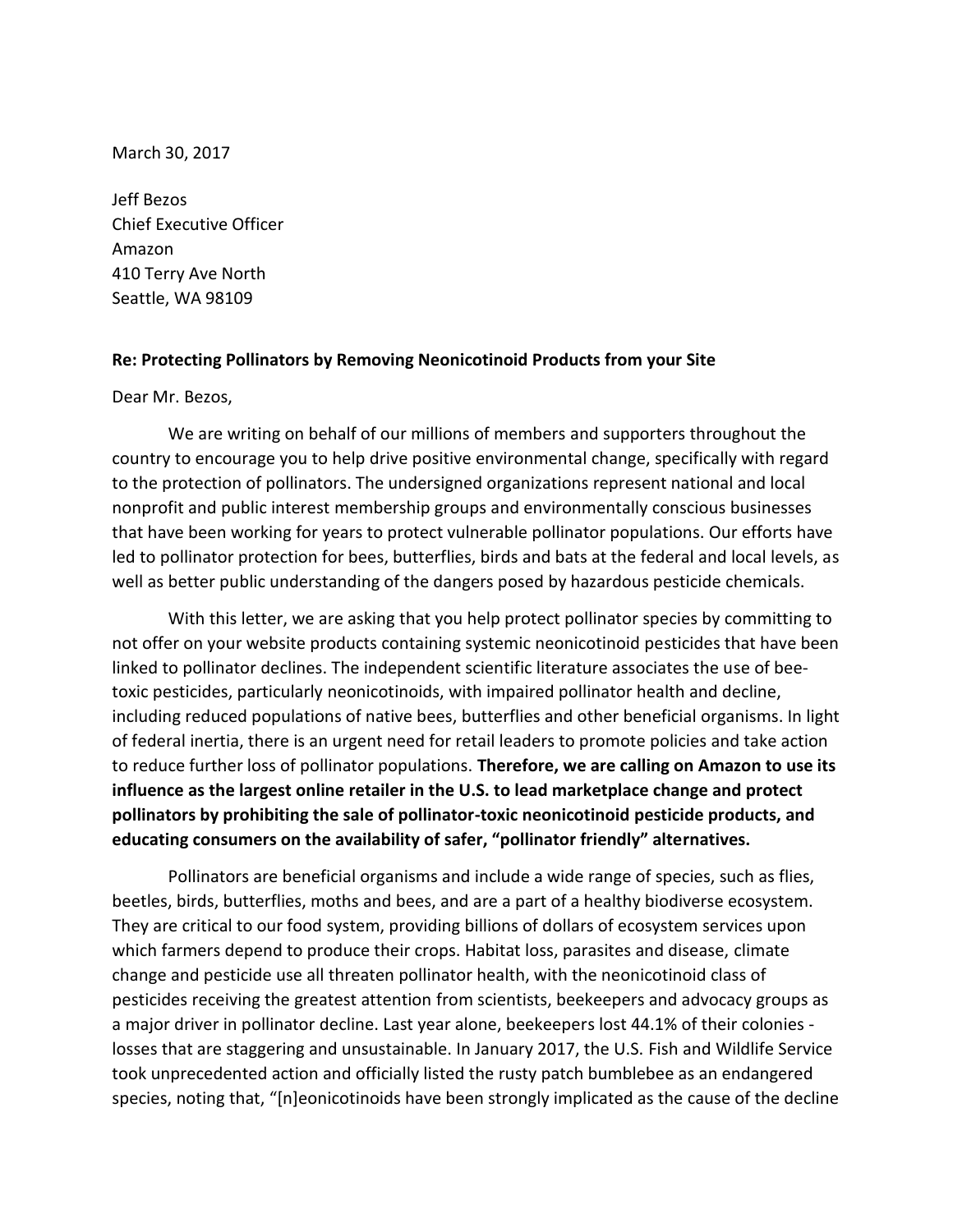of bees." The first bumblebee - and first bee overall in the continental U.S. - to ever be placed on the list, the rusty patch bumblebee may be the "canary in the coalmine" if no actions are taken to reverse its decline.

Across the nation, Maryland, Minnesota, Connecticut and over 35 local communities have taken grassroots and policy initiatives to protect pollinators. These actions curb or eliminate overall toxic pesticide use, especially the use neonicotinoid products, which is one of the most significant ways to prevent acute bee deaths and reverse pollinator declines. Amazon has the opportunity to build on its commitment to promoting sustainable practices and reducing the company's environmental impact by supporting pollinator protection efforts.

Neonicotinoids are the active pesticide ingredients found in many home and garden pesticide products - many of which are currently sold on your website (see attached product list) - that target the central nervous system of insects, causing paralysis and death at high doses. According to the U.S. Environmental Protection Agency, these insecticides are highly toxic to bees, and since their introduction to the marketplace, significant evidence has been uncovered indicating that neonicotinoids play a role in pollinator decline. They have been found in pollen, nectar and bee hives, and can impair bee reproductive, navigation and foraging functions. Even at low doses, these pesticides can render bees more susceptible to viruses, parasites and other diseases, and lead to devastating bee losses.

Residues of these systemic pesticides are also likely found in many of the treated live plant products sold on your website, as they persist in the environment and are found in the tissue, pollen and nectar of plants, as well as waterways and soil. Many of these plants are not labeled and consumers are unaware that they may contain bee-toxic residues. We believe that restricting the sale of neonicotinoid products is critical to nurturing and protecting healthy and diverse ecosystems across the country. Such actions are imperative to protecting natural resources, specifically bees, butterflies and birds, as well as promoting water quality and soil health. By taking action, Amazon would be joining with other retail leaders, such as Home Depot and Lowe's, that have committed to getting rid of neonicotinoid products and treated plants.

Given that one out of every three bites of food we take is dependent on pollinators, we trust that you appreciate the seriousness of this issue, and recognize the importance of taking steps to limit the presence of bee-toxic products in the marketplace. Because of the federal government's ongoing failure to take meaningful action against these products in the United States, despite overwhelming evidence they contribute to pollinator declines, we are asking environmentally responsible companies to lead the way in ensuring that pollinators are protected from harmful chemicals.

Thank you for your time and attention to this issue. **We look forward to working with you to remove neonicotinoid products and neonicotinoid-treated plants from your website as well as to increase public education on pollinator friendly alternatives**. We welcome the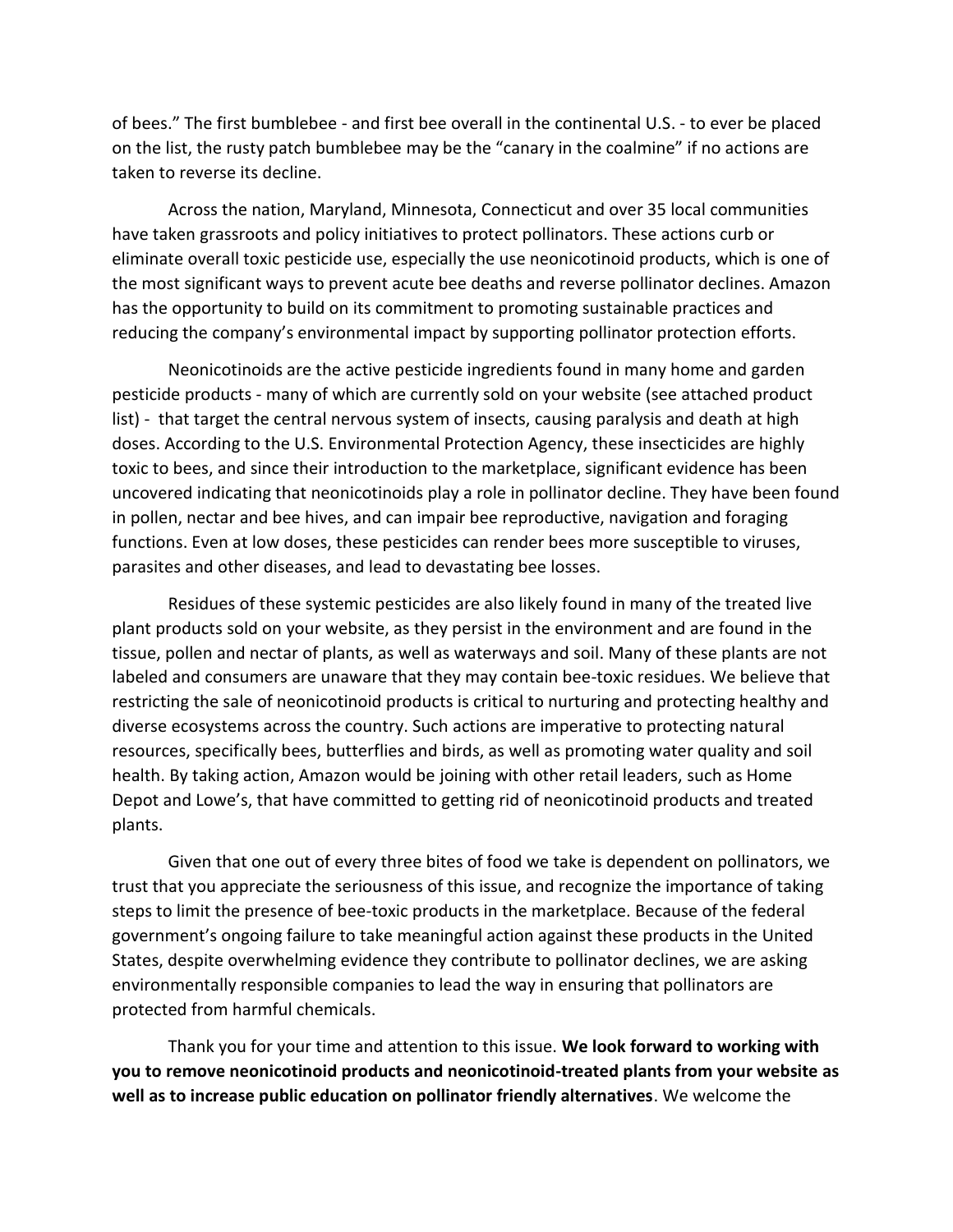opportunity to answer any questions you may have on the subject and would also be happy to explore other ways to promote pollinator health through your website, such as the increasing pollinator habitat or educating the public on this issue.

Sincerely,

My ruan

Jay Feldman Executive Director Beyond Pesticides

American Bird Conservancy Anacostia Watershed Society Center for Biological Diversity Center for Food Safety Central Maryland Beekeepers Association Chesapeake Bay Savers Cleanwater Linganore, Inc. Community F.A.R.E Delmarva Ornithological Society Equal Exchange Fair World Project Friends of the Earth Hood College IFOAM- Organics International Karma Farm Mom's Organic Market Maryland Ornithological Society Maryland Pesticide Education Network Midwest Organic and Sustainable Education Services (MOSES) Montgomery Countryside Alliance Natural Resources Defense Council Northeast Organic Dairy Producers Alliance Northeast Organic Farming Association of Massachusetts (NOFA-MA) Northeast Organic Farming Association of New York (NOFA-NY) Northeast Organic Farming Association of Vermont (NOFA-VT) Ohio Ecological Food and Farm Association Organic Consumers Association